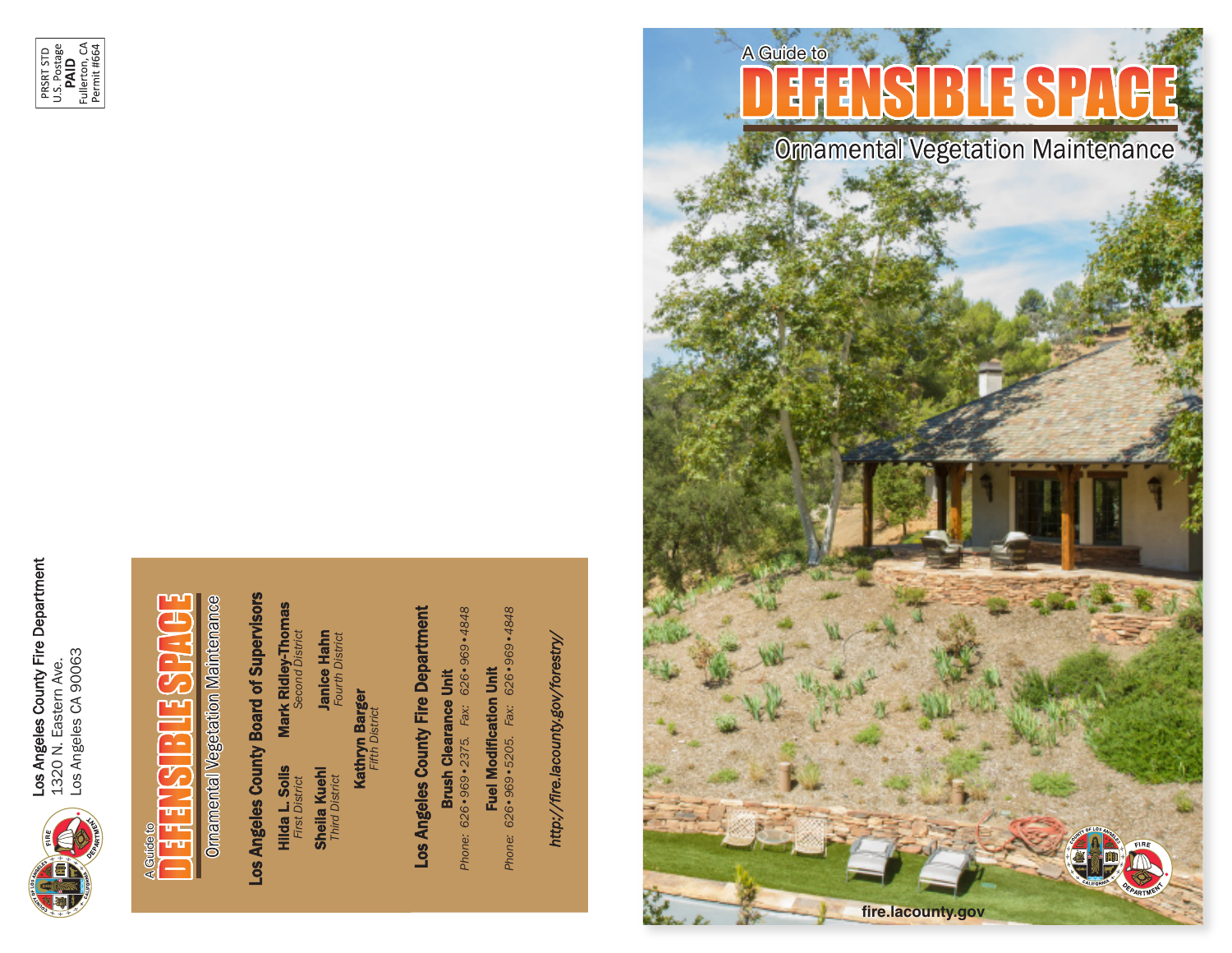# Your Home Is Your Castle!

The Los Angeles County Fire Department takes great measures to protect you and your property from wildfire; yet, we need your help in preparing your home and landscape to be wildfire ready.



Hardening your home and addressing ornamental vegetation adjacent to your structure are critical elements in structure survivability.

Defensible Space requirements are outlined in the Fire Code, but there is more to defensible space than clearing or maintaining native brush. Many homeowners have increased their fire risk by planting or not maintaining their ornamental landscape. Creating and maintaining defensible space is essential for increasing your home's chance of surviving a wildfire. It's the buffer that homeowners are required to create on their property between a structure and the plants, brush, and trees or other items surrounding the structure that could catch fire. This space is needed to slow the spread of wildfire and improves the safety of firefighters defending your home. In high fire hazard areas, the maintenance requirements may extend to 200 feet from structures.

Preventing conditions where fire can travel from adjacent fuels, through an ornamental landscape to your structure, is the key to creating defensible space. Fire spreads through convection, conduction, radiation, and embers. Proper maintenance of ornamental vegetation reduces ember production, fire propagation, intensity, and duration of the approaching flames.

This brochure visually details the most critical landscape conditions and clarifies what should be done to prepare your home for the greatest chance of survival. If any of these conditions are impacting your home, follow these guidelines to properly prepare and pass your next wildfire safety inspection (Annual Defensible Space Inspection).

#### Plant Density

Focus on mature plant size, form and planting density by type. Here, woody plant elements are broken up with the use of small grasses and high-moisture succulents. Mat forming woody plants, such as the Emerald Carpet Manzanita and Austroflora Fanfare Grevellia are used in small drifts. Remember that even a well-chosen plant palette requires maintenance.



*Landscaping Best Management Practices*



*Landscaping Best Management Practices*

#### **Xeriscape**

Garden accents, secondary pathways and dry streambeds, such as the ones shown here, are ideal ways to create small breaks in vegetation. They also allow access to landscape that may be otherwise difficult to maintain.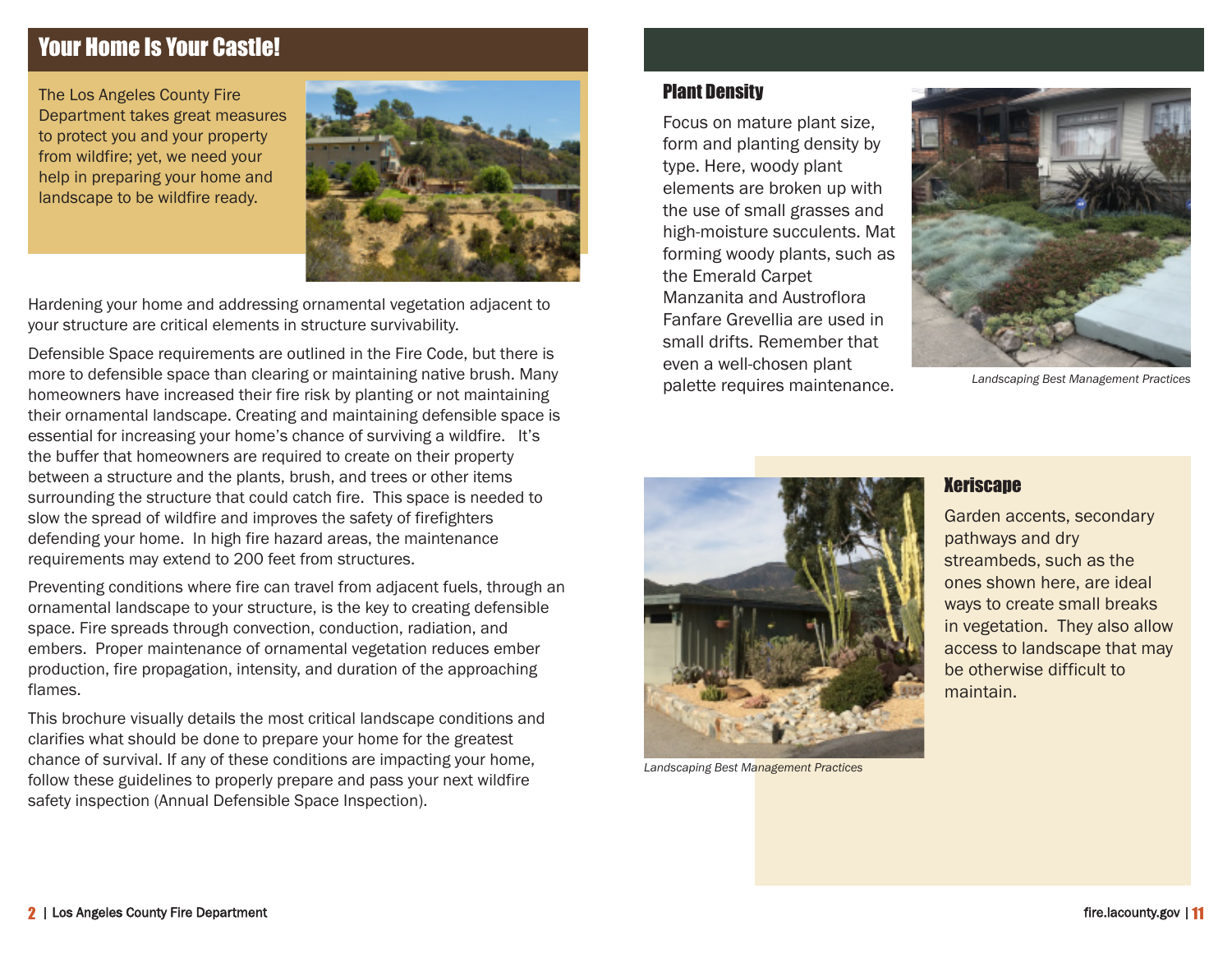#### Landscaping Tips



Fuel Ladders

The concept of fuel ladders is crucial to planning a firewise landscape. No matter what plants are chosen, providing adequate and definite separation between ground covers, shrubs and trees is the most critical consideration in the design/plant selection process. Do not use large shrubs beneath trees. Choose plants that mature to a height of no more than two feet

*Landscaping Best Management Practices*

beneath trees, rather than using pruning to maintain plants at that height. Do not plant continuous hedgerows that lead directly to structures.

#### Native Plants

In the past, the use of California native plants were unfortunately discouraged. The key to using California natives effectively is to choose low-growing varieties of all plants to be used within 20 feet of the structure. Use herbaceous plants, succulents and small



*Landscaping Best Management Practices*

grasses closest the structure. Working out from the structure, you can begin to introduce low-growing woody plants, such as the Pigeon Point Coyote Bush in the foreground. Using slightly taller plants sparingly as accents will provide plenty of interest. As you move further away from structures, larger trees and shrubs can be used as long as you do not create fuel ladders.

# Ornamental Landscape Maintenance Checklist

#### Vegetation Conditions:

- 1. Trees touching/overhanging structure: Remove limbs within five feet of any structure, and within 10 feet from any chimney outlet. Trim trees up to six feet or one third their height.
- 2. Vines and climbing plants: Remove from all structures.
- 3. Hedges and screens between homes: Reduce and maintain to a height of no greater than eight feet.
- 4. Large shrubs under windows: Maintain 12-inch separation under windows.
- 5. Ground cover: Maintain at 18-inch maximum height.
- 6. Dead vegetation: Remove all dead material within 100 feet of structures.

#### Specific Plants:

- 1. Italian Cypress: Remove if center of trunk is within 10 feet of any structure.
- 2. Junipers: Remove within 10 feet of any structure.
- 3. Bougainvillea: Remove from all structures.
- 4. Wisteria/Trumpet Vines/Creeping Fig, etc.: Remove from all structures.
- 5. Palms: All palm trees should be free of dead or dying fronds. Consider removing unmaintained trees.
- 6. Pines: Maintain all pines free of dead material.

#### Additional Resources:

#### Department Resources

#### Ready! Set! Go!

https://www.fire.lacounty.gov/rsg

#### Fuel Modification Guidelines

http://www.fire.lacounty.gov/forestry-division/forestry-fuel-modification/

#### Brush Clearance Inspection Video

http://www.fire.lacounty.gov/forestry-division/fire-hazard-reduction-programs/

#### Additional Resources

#### Wildfire in the West Video

 *http://www.denverpost.com/fireline/ci\_24638312/watch-fire-line/ https://ucanr.edu/sites/safelandscapes/*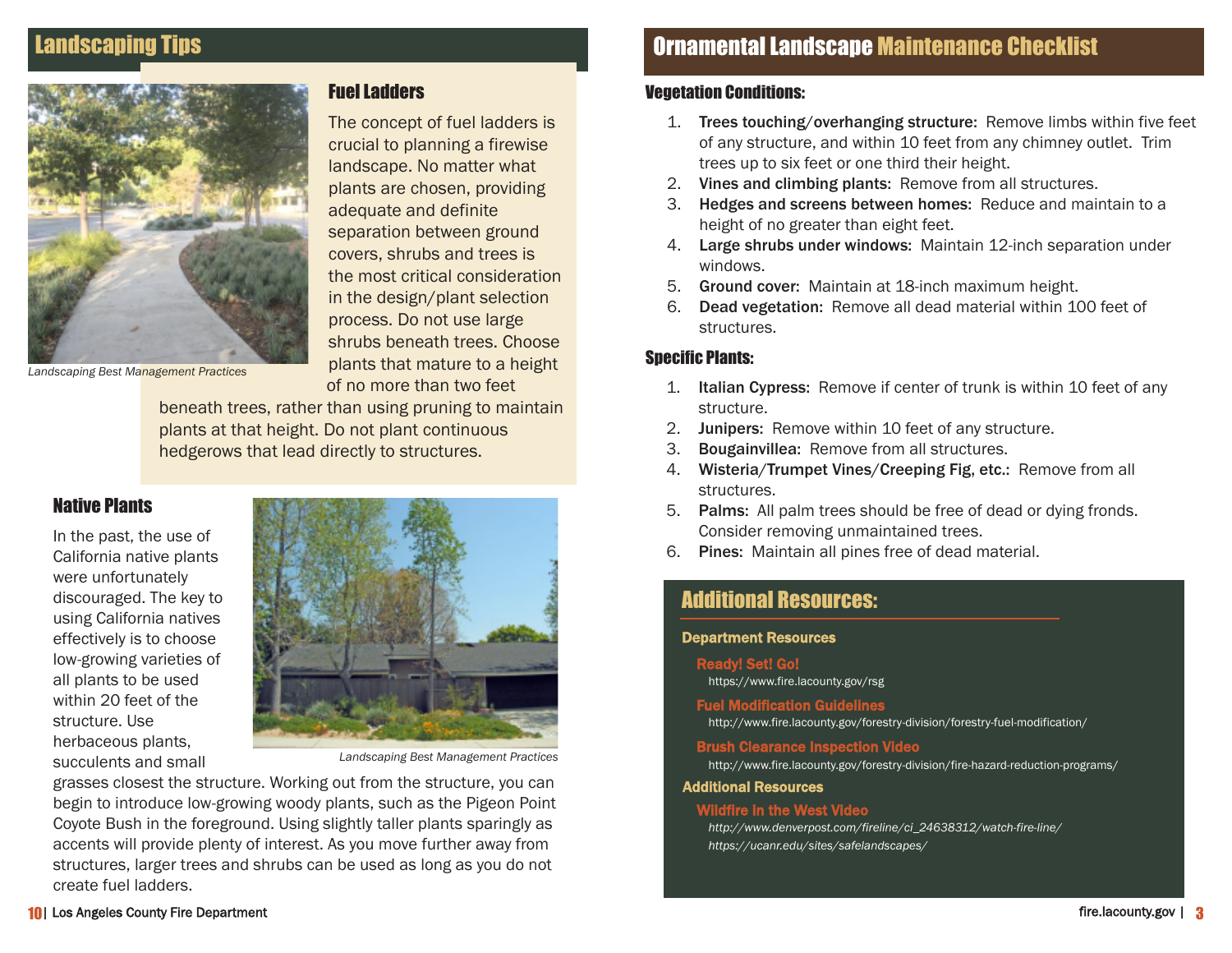# Ornamental Landscaping Recommendations



#### Vines and climbing plants

All plants must be removed from any structure.



#### Trees touching or overhanging structures

Trees must be pruned back to provide a five-foot minimum separation from the roof. Chimneys require a 10-foot separation.



# Hedges and screens

Reduce any hedges or screens to a maximum height of eight feet. A five-foot wide walking path must be provided around the entire structure.

#### How to choose plants

Choose a palette with predominantly low-growing plants, mixed with succulents and herbaceous ground covers, which are ideal when designing a fire-wise landscape. This minimizes maintenance, such as regular pruning and leaf litter removal. It is best to choose plants that mature to the desired heights rather than using pruning as an alternative. Use small trees



*Landscaping Best Management Practices*

(less than 20 feet tall) sparingly as focal points within 20 feet from structures.



*Landscaping Best Management Practices*

succulents can be used against structures. Keep woody shrubs and perennials away from structures.

**Hardscape** 

Locating hardscape features, such as walkways, patios and driveways abutting structures, is the best way to eliminate receptive fuel beds against structures. Ideally, eliminating anything flammable within five-feet of any structure is best. When not possible, gravel mulch and low-growing herbaceous plants and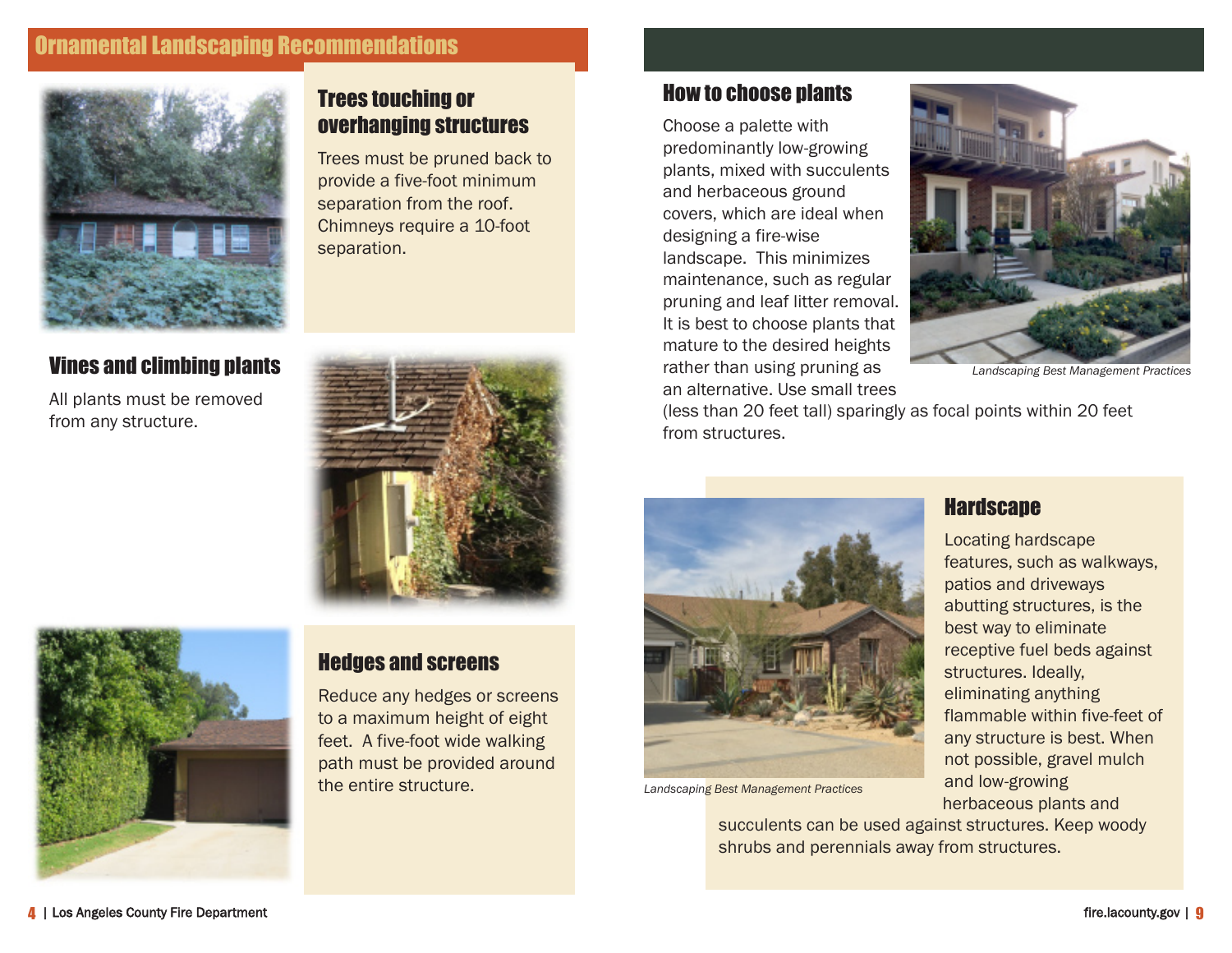# Landscaping Tips



#### **Landscape Design**

When designing a new landscape or maintaining an established landscape, remember to address everything surrounding the structure. View it

from all angles. The shrubs and trees on the side of this home and in the frontyard and the backyard present specific challenges as they continue to grow. Misplaced trees and large shrubs should be considered for removal. These plants can contribute to a leaf litter accumulation against the structure as well as on the roof.



#### Maintain ground cover

Ground cover must be maintained at a maximum height of 18 inches and be kept free of dead material.

## Trees and shrubs between homes

Plants must be pruned back to prevent overhang onto any structure. Provide five-foot breaks in horizontal continuity where appropriate (near the end of structures).



# Maintaining Trees

Even existing pine trees can be maintained to reduce their potential hazard. Meticulous needle removal from the ground, roof and rain gutters is most effective if done every two weeks. Proper watering and pruning to maintain overall health greatly reduces the hazard this pine could present. Never top trees; always seek services from certified



*Landscaping Best Management Practices*

arborists for recommendations related to pruning.



# Maintain shrubs free of dead wood

Remove all dead wood and provide a minimum space of 12 inches under windows. Prune trees to provide five feet of separation from the structure.